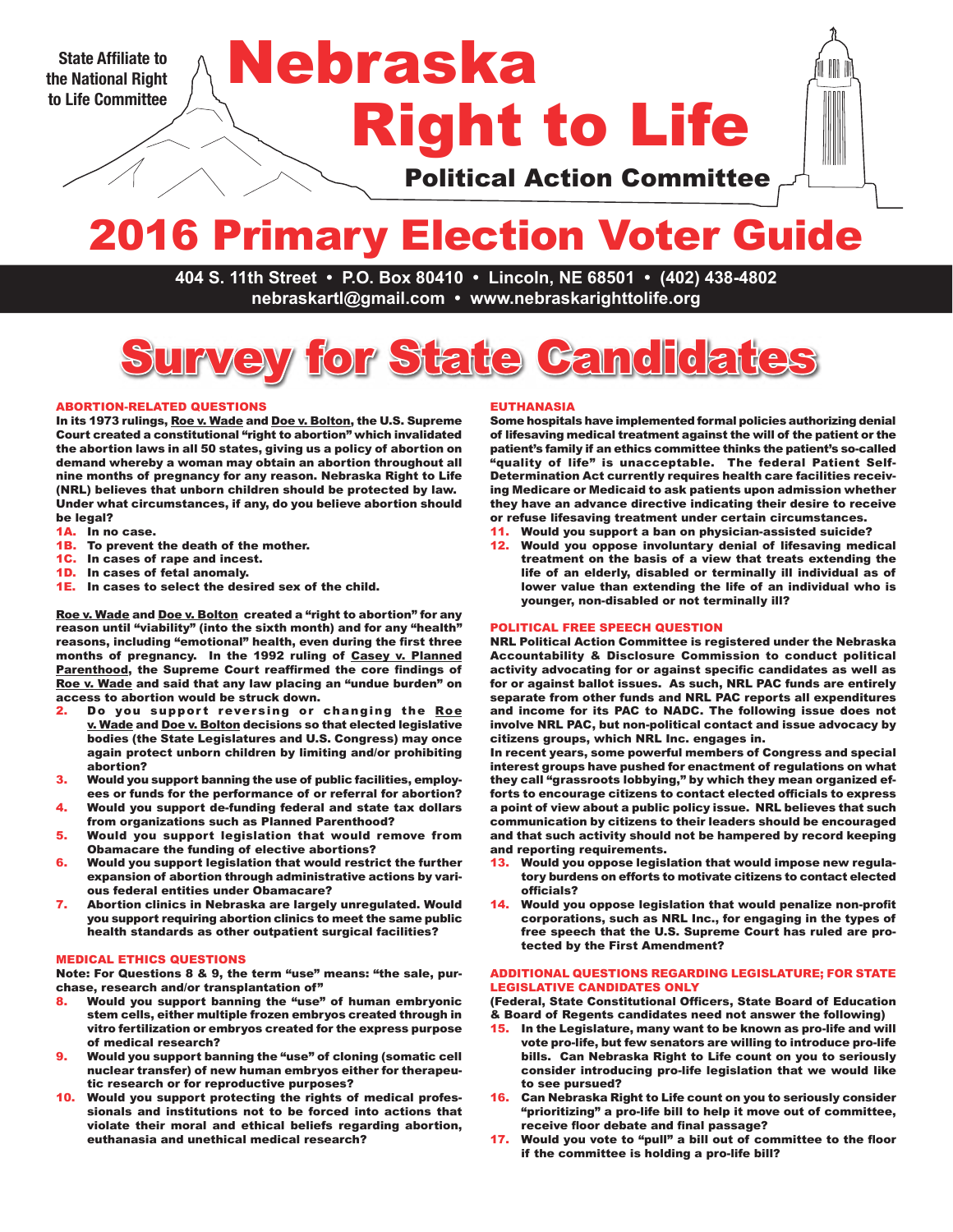### **PRESIDENT**

Nebraska Right to Life PAC defers to National Right to Life PAC in Presidential Races. National Right to Life Board of Directors voted on 4/2/16 to support Ted Cruz as the pro-life candidate. No position was taken on John Kasich and Donald Trump.

#### **U.S. HOUSE OF REPRESENTATIVES**

| <b>Name</b>               |                               |           |                         |         |   |        |              |                                               | -5                                            | 6                             |              | 8            | 9            |              |  |          |                                                                                                                                                                                                | ш  |
|---------------------------|-------------------------------|-----------|-------------------------|---------|---|--------|--------------|-----------------------------------------------|-----------------------------------------------|-------------------------------|--------------|--------------|--------------|--------------|--|----------|------------------------------------------------------------------------------------------------------------------------------------------------------------------------------------------------|----|
| <b>Dist. #1</b>           |                               | $\sqrt{}$ |                         |         |   |        |              |                                               |                                               |                               |              |              |              |              |  |          |                                                                                                                                                                                                | P  |
| Daniel Wik                |                               |           |                         |         |   |        |              |                                               |                                               |                               |              |              |              |              |  |          |                                                                                                                                                                                                | C  |
|                           |                               |           |                         |         |   |        | -3           |                                               | 5                                             | 6                             |              | 8            | 9            |              |  | 14       |                                                                                                                                                                                                | C/ |
| <b>Dist. #2</b>           |                               |           |                         |         |   |        |              |                                               |                                               |                               |              |              |              |              |  |          |                                                                                                                                                                                                |    |
| <b>DON BACON</b>          | $V^*$                         |           | N                       | N       | N | $\vee$ | $\checkmark$ | $\checkmark$                                  |                                               | $\vee$                        | $\checkmark$ |              | $\checkmark$ |              |  |          |                                                                                                                                                                                                |    |
| <b>CHIP MAXWELL</b>       |                               |           |                         |         |   |        |              |                                               |                                               |                               |              |              | v            |              |  |          |                                                                                                                                                                                                |    |
|                           |                               |           |                         |         |   |        |              |                                               |                                               |                               |              |              |              |              |  |          |                                                                                                                                                                                                |    |
| Steven Laird (DNR)        |                               |           |                         |         |   |        |              |                                               |                                               |                               |              |              |              |              |  |          |                                                                                                                                                                                                |    |
|                           |                               |           |                         |         |   |        |              |                                               | 5                                             | 6                             |              | 8            | -9           |              |  |          |                                                                                                                                                                                                |    |
| <b>Dist. #3</b>           |                               |           |                         |         |   |        |              |                                               |                                               |                               |              |              |              |              |  |          |                                                                                                                                                                                                | M  |
| <b>ADRIAN SMITH (PLI)</b> | ΙN                            |           | N                       | N       | N |        | $\checkmark$ | $\checkmark$                                  | $\checkmark$                                  | $\checkmark$                  |              |              | $\checkmark$ |              |  |          |                                                                                                                                                                                                |    |
|                           | <b>JEFF FORTENBERRY (PLI)</b> | --        | 1A <sub>1</sub><br>1A l | $ N^* $ |   |        | $\vee$       | $\vee$<br>1B 1C 1D 1E 2<br> 1B  1C  1D  1E  2 | 1A   1B  1C  1D  1E  2   3  <br>$\vee$<br>131 | 4 <br>$\checkmark$<br>4 <br>4 | $\vee$       | $\checkmark$ |              | $\checkmark$ |  | 10 11 12 | 10 11 12 13 14<br>13 <sup>1</sup><br>Brad Ashford (DNR) Endorsed by Planned Parenthood Action Fund in 2014, 100% rating from PPFA, 100% rating from NARAL Pro-Choice America<br>10 11 12 13 14 |    |



**STATE LEGISLATURE**

 $\blacktriangledown$ 

# Vote Pro-Life May 10th!

As of printing deadline we do not have Planned Parenthood Voters of Nebraska endorsements. Once they are available we will put on General Election Voter Guide which candidates PPVN endorses.

Ranking System For State Legislature Only: The passage of legislation in our Nebraska Legislature is where Nebraska Right to Life has had the greatest public policy impact. In an effort to better engage grassroots voters and educate them about the process, the NRL Board voted in April 2014 to create a new ranking system only for State Legislative candidates. This new ranking rewards those who lead through the much-needed task of introducing and prioritizing pro-life legislation that NRL supports. Hopefully pro-life voters in legislative districts will seek out the candidates and their current state senator and encourage them to take a more active role in introducing and prioritizing legislation as well as working diligently to get bills out of the Judiciary and Health Committees. For more information, see Legislature Ranking Key on Page 3.

# **Answers to Survey Nebraska Right to Life Political Action Committee Pro-Life Endorsed Candidates are in: CAPITAL LETTERS, Underlined Bolded and Check Marked. SURVEY KEY Y = Yes Pro-Life In Most Cases N = No Against Pro-Life In Most Cases**

**– = Did Not Answer Yes or No** 

**\* = Comments on File**

## **State Legislature Ranking Key On Page 3**

**See Criteria For Endorsement Box on Page 4**

| Dist. 1                                                                      | 1AI   |    | 1B 1C          |                | 1D1E    | 2              | 3 | 4              | 5 | 6 | 7              | 8 | 9 | 10 <sup>1</sup> | 111          | 12 <sup>1</sup> | 13 <sup>°</sup> | 14           |    | 15   16   17      |   |
|------------------------------------------------------------------------------|-------|----|----------------|----------------|---------|----------------|---|----------------|---|---|----------------|---|---|-----------------|--------------|-----------------|-----------------|--------------|----|-------------------|---|
| Dan Watermeier (PLI)                                                         | Υ     | N  | N              | N              | N       | Υ              | Υ | Υ              | Υ |   | Υ              | Υ | Υ | Υ               | Υ            | Υ               |                 | ٧            | Υ  | Υ                 |   |
| Dist. <sub>3</sub>                                                           | 1А    | B  | 1Cl            | 1 <sub>D</sub> | F       |                | 3 | 4              | 5 | 6 |                | 8 | 9 |                 |              |                 | 13              | 14           | 15 | 16                |   |
| <b>TOMMY GARRETT (EPLI)</b>                                                  | Υ     | N  | N              | N              | IN.     | Y              | Y | Y              | Y | Y | Y              | Υ | Y | Y               | $\vee$       | Υ               | $\checkmark$    | Υ            | Υ  | Y                 |   |
| Carol Blood (DNR)                                                            |       |    |                |                |         |                |   |                |   |   |                |   |   |                 |              |                 |                 |              |    |                   |   |
| Dist. 5                                                                      | 1AI   |    | $1B$ $1C$      | 1D1E           |         | 2              | 3 | $\overline{4}$ | 5 | 6 | $\overline{7}$ | 8 | 9 | 10              |              | 11 12           | 13              |              |    | 14   15   16   17 |   |
| Gilbert Ayala (New-APL)                                                      | $N^*$ | N. | N              | N              | N       | Υ              | Υ | Y              | Y | Υ | Y              | Υ | Υ | Υ               | Y            | Y               | Υ               | Υ            | Υ  | Y                 |   |
| Mike McDonnell (New-APL)                                                     | Υ     | N  | N              | N              | N       | Υ              | Υ | Y*             | Υ |   | Υ              | Υ | Υ | Υ               |              | Υ               |                 | ٧            |    |                   |   |
| Dist. 7                                                                      | 1AI   | 1B | 1 <sup>C</sup> | 1 <sub>D</sub> | 1E      | 2              | 3 | 4              | 5 | 6 | 7              | 8 | 9 | 10              |              | 12              | 13              | 14           | 15 | 16 <sup>1</sup>   |   |
| Nicole Fox (PLA)                                                             | --    | Υ  | Υ              | $-$            | $-$     | Υ              | Υ | Y              | Y | Υ | Y              | Υ | Y | Υ               | Υ            | Υ               | Υ               | Υ            | Υ  | ٧                 |   |
| John Synowiecki (New-APL)                                                    | N     | Υ  | N              | N              | N       | Υ              | Y | Y              | Y | Υ | Y              | Y | Y | Υ               | Y            | Υ               | Y               | Y            | Υ  | $\checkmark$      | Y |
| Tony Vargas (DNR)                                                            |       |    |                |                |         |                |   |                |   |   |                |   |   |                 |              |                 |                 |              |    |                   |   |
| Dist. 9                                                                      | 1AI   |    | $1B$ $1C$      | $1D$ $1E$      |         | $\overline{2}$ | 3 | $\overline{4}$ | 5 | 6 | 7              | 8 | 9 | 10 <sup>1</sup> | 11           | 12 <sup>1</sup> | 13 <sup>°</sup> |              |    | 14 15 16 17       |   |
| Van Argyrakis (New-APL)                                                      | Υ     | N. | $Y^*$          | N              | N       | Υ              | Υ | Y              | Y |   | Υ              | Y | Υ | Υ               | Υ            | Υ               | Υ               | Υ            | Υ  | Υ                 |   |
| Larry Roland (New-APL)                                                       | N     | Υ  | N              | N              | N       | Υ              | Υ | Υ              | Υ |   | Y              | Y |   | ٧               | $\checkmark$ | Υ               |                 | $\checkmark$ |    | $\checkmark$      | Y |
| Sara Howard (DNR) 100% rating from Planned Parenthood Voters of Nebraska     |       |    |                |                |         |                |   |                |   |   |                |   |   |                 |              |                 |                 |              |    |                   |   |
| <b>Dist. 11</b>                                                              |       |    | 1A 1B 1C       |                | $1D$ 1E | $\overline{2}$ | 3 | 4              | 5 | 6 | 7              | 8 | 9 | 10 <sup>1</sup> | 11           | 12 <sup>1</sup> | 13 <sup>°</sup> |              |    | 14   15   16   17 |   |
| John Sciara (New-APL)                                                        | N     | Y  | Υ              | N              | N       | Υ              | Y | Y              | Y | Y | Y              | Υ | Υ | Y               | Y            | Υ               | Y               | Υ            | Υ  | Υ                 | Y |
| Ernie Chambers (DNR, 100% rating from Planned Parenthood Voters of Nebraska) |       |    |                |                |         |                |   |                |   |   |                |   |   |                 |              |                 |                 |              |    |                   |   |
| Fonte Hamilton (DNR)                                                         |       |    |                |                |         |                |   |                |   |   |                |   |   |                 |              |                 |                 |              |    |                   |   |
|                                                                              |       |    |                |                |         |                |   |                |   |   |                |   |   |                 |              |                 |                 |              |    |                   |   |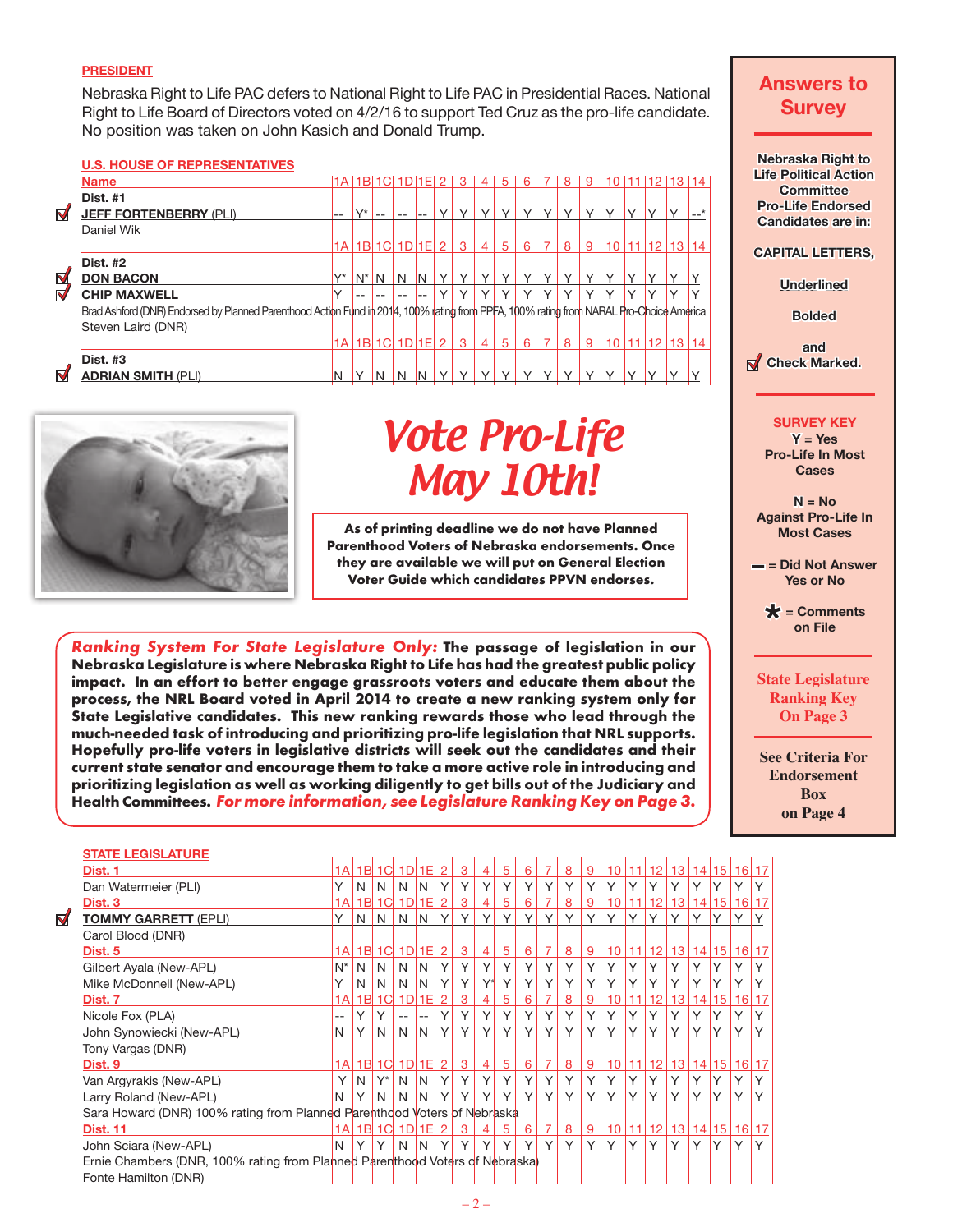| <b>Dist. 13</b>                                                        |         |                | 1A 1B 1C 1D 1E 2                    |                          |                |                     | $\overline{3}$ | $\overline{4}$ | $\overline{5}$      | $6\overline{6}$ | $\overline{7}$ | $\overline{8}$   | 9             |                         |                 |                | 10 11 12 13 14 15 16 17        |                 |                       |                 |                |
|------------------------------------------------------------------------|---------|----------------|-------------------------------------|--------------------------|----------------|---------------------|----------------|----------------|---------------------|-----------------|----------------|------------------|---------------|-------------------------|-----------------|----------------|--------------------------------|-----------------|-----------------------|-----------------|----------------|
| Jill Brown (DNR)                                                       |         |                |                                     |                          |                |                     |                |                |                     |                 |                |                  |               |                         |                 |                |                                |                 |                       |                 |                |
| Mark Elworth Jr. (DNR)                                                 |         |                |                                     |                          |                |                     |                |                |                     |                 |                |                  |               |                         |                 |                |                                |                 |                       |                 |                |
| Jake Seeman (DNR)                                                      |         |                |                                     |                          |                |                     |                |                |                     |                 |                |                  |               |                         |                 |                |                                |                 |                       |                 |                |
| Justin Wayne (DNR)                                                     |         |                |                                     |                          |                |                     |                |                |                     |                 |                |                  |               |                         |                 |                |                                |                 |                       |                 |                |
| <b>Dist. 15</b>                                                        |         |                | <u>1A   1B   1C   1D   1E   2  </u> |                          |                |                     | 3              | 4              | 5                   | 6               | 7              | 8                | 9             | 10                      |                 |                | 11 12 13 14 15 16 17           |                 |                       |                 |                |
| David Schnoor (PLI)                                                    | Y       | $\overline{a}$ | $\overline{\phantom{a}}$            | $\overline{\phantom{a}}$ | $\overline{a}$ | Υ                   | Υ              | Y              | Y                   | Y               | Y              | Y                | Υ             | Y.                      | Y               | Y              | Y.                             | Y               | --                    |                 |                |
| Lynne Walz (DNR)                                                       |         |                |                                     |                          |                |                     |                |                |                     |                 |                |                  |               |                         |                 |                |                                |                 |                       |                 |                |
| <b>Dist. 17</b>                                                        | 1A l    |                | 1B 1C 1D 1E 2                       |                          |                |                     | 3              | 4              | $\overline{5}$      | 6               | 7              | $\bf{8}$         | <u>9</u>      | 10                      |                 | 11 12          |                                |                 | <u>13 14 15 16 17</u> |                 |                |
| Joni Albrecht (New-APL)                                                | Υ       |                |                                     |                          |                | Υ                   | Υ              | Y              | Y                   | Υ               | Y              | Y                | Υ             | Y                       | Y               | Υ              | Υ                              | Y               | Y                     | Υ               | Y              |
| Ardel Bengtson (DNR)                                                   |         |                |                                     |                          |                |                     |                |                |                     |                 |                |                  |               |                         |                 |                |                                |                 |                       |                 |                |
| Louis Benscoter (DNR)                                                  |         |                |                                     |                          |                |                     |                |                |                     |                 |                |                  |               |                         |                 |                |                                |                 |                       |                 |                |
| <b>Dist. 19</b>                                                        | 1А      |                | $1B$ 1C $1D$ 1E $2$                 |                          |                |                     | $\mathbf{3}$   | $\overline{4}$ | $\overline{5}$      | 6               | 7              | 8                | <u>9</u>      | 10                      |                 | 11 12          |                                |                 | 13 14 15 16 17        |                 |                |
| Jim Scheer                                                             | N       | Y              | Υ                                   | N                        | N              | Y                   | Y              | Υ              | Y                   | Υ               | Y              | Y                | Υ             | Y                       | --              | $\overline{a}$ | Υ                              | Υ               | Υ                     | Υ               | Y              |
| <b>Dist. 21</b>                                                        | 1А      |                | $1B$ 1C                             | 1D                       | 1E             | $\overline{2}$      | 3              | 4              | 5                   | 6               | 7              | 8                | 9             | 10                      | 11              | 12             |                                | 13 14 15        |                       | 16 17           |                |
| Mike Hilgers (New-APL)                                                 | N*      | --*            | N                                   | N                        | N              | Υ                   | Υ              | Υ              | Υ                   | Υ               | Y              | Y                | Y             | Υ                       | Y               | Υ              | Υ                              | Y               | Y                     | Υ               | Y              |
| <b>Rick Vest</b>                                                       | N       | Υ              | Υ                                   | Y                        | N              | $--$ *              | N              | N              | N                   | $Y^*$           |                | --*              | $--$ *        | Y                       | $Y^*$           | __*            | N                              | Υ               | __*                   | __*             | $--$ *         |
| Larry Scherer (DNR)                                                    |         |                |                                     |                          |                |                     |                |                |                     |                 |                |                  |               |                         |                 |                |                                |                 |                       |                 |                |
| <b>Dist. 23</b>                                                        | 1А      |                | $1B$ 1C<br>Υ                        | 1 <sub>D</sub><br>N      | 1E<br>N        | $\overline{2}$<br>Υ | 3<br>Υ         | 4<br>Υ         | $\overline{5}$<br>Υ | 6<br>Υ          | 7<br>Υ         | 8<br>Υ           | 9<br>Υ        | 10 <sub>1</sub><br>Υ    | 11<br>Y         | 12<br>Υ        | Υ                              | Y               | 13 14 15<br>--*       | 16 17<br>$--$ * | IY.            |
| Jerry Johnson (PLI)<br>Bruce Bostelman (New-APL)                       | N<br>Υ  | Y<br>N         | N                                   | N                        | N              | Υ                   | Υ              | Υ              | Υ                   | Υ               | Y              | Y                | Υ             | Υ                       | Υ               | Υ              | Υ                              | Y               | Y                     | Υ               | Y              |
| <b>Dist. 25</b>                                                        | 1А      |                | 1B 1C                               | 1D                       | 1E             | $\overline{2}$      | 3              | 4              | 5                   | 6               | $\overline{7}$ | 8                | 9             | 10                      | 11              | 12             | 13                             | 14 15           |                       | 16 17           |                |
| Suzanne Geist (New-APL)                                                | --      | Y              | N                                   | N                        | N              | Υ                   | Υ              | Υ              | Υ                   | Υ               | Y              | Y                | Υ             | Υ                       | Υ               | Υ              | Υ                              | Υ               | Y                     | Y               | Y              |
| Dale Michels (New-APL)                                                 | N       | Y*             | N                                   | N                        | Ν              | Υ                   | Υ              | Υ              | Y                   | Υ               | Y              | Υ                | Y             | Υ                       | Y               | Υ              | Υ                              | Υ               | Υ                     | Υ               | Y              |
| Leslie Spry                                                            | N*      | Υ              | Υ                                   | N                        | N              | $Y^*$               | Υ              | Y*             | Y                   | $Y^*$           | Y              | $--$ *           | $Y^*$         | $--$ *                  | $Y^*$           | $Y^*$          | $Y^*$                          | Υ               | __*                   | $--$ *          | $--$ *         |
| David Tagart (New-APL)                                                 | Y       | N              | N                                   | N                        | N              | Υ                   | Υ              | Υ              | Υ                   | Υ               | Y              | Y                | Y             | Υ                       | Υ               | Υ              | Υ                              | Υ               | Υ                     | Υ               | Y*             |
| Jim Gordon (DNR)                                                       |         |                |                                     |                          |                |                     |                |                |                     |                 |                |                  |               |                         |                 |                |                                |                 |                       |                 |                |
| <b>Dist. 27</b>                                                        | 1А      |                | 1B 1C                               | 1D                       | 1E             | $\overline{2}$      | 3              | 4              | $\overline{5}$      | 6               | 7              | 8                | 9             | 10                      |                 | 11 12          | 13                             |                 | 14 15                 | <u>16 17</u>    |                |
| Dick Clark (New-APL)                                                   | Y       | $N^*$          | N.                                  | N                        | N              | Υ                   | Υ              | Y              | Y                   | Υ               | Y              | Y                | $Y^*$         | Y                       | Y               | Υ              | Υ                              | Y               | Υ                     | Y               | IY.            |
| Deb Andrews (DNR)                                                      |         |                |                                     |                          |                |                     |                |                |                     |                 |                |                  |               |                         |                 |                |                                |                 |                       |                 |                |
| Anna Wishart (DNR)                                                     |         |                |                                     |                          |                |                     |                |                |                     |                 |                |                  |               |                         |                 |                |                                |                 |                       |                 |                |
| <b>Dist. 29</b>                                                        |         |                | 1A 1B 1C 1D 1E 2                    |                          |                |                     | 3              | $\overline{4}$ | $5^{\circ}$         | $6^{\circ}$     | $\overline{7}$ | 8                | 9             | 10 11 12 13 14 15 16 17 |                 |                |                                |                 |                       |                 |                |
| Kate Bolz (DNR) 100% rating from Planned Parenthood Voters of Nebraska |         |                |                                     |                          |                |                     |                |                |                     |                 |                |                  |               |                         |                 |                |                                |                 |                       |                 |                |
| Melody Vaccaro (DNR)                                                   |         |                |                                     |                          |                |                     |                |                |                     |                 |                |                  |               |                         |                 |                |                                |                 |                       |                 |                |
| <b>Dist. 31</b>                                                        | 1А      |                | $1B$ 1C                             | <u>1D</u>                | 1E             | $\overline{2}$      | 3              | $\overline{4}$ | $\overline{5}$      | 6               | $\overline{7}$ | 8                | 9             | 10                      |                 |                | 11 12 13 14 15 16 17           |                 |                       |                 |                |
| Ian Swanson (New-APL)                                                  | Y       | N              | N                                   | N                        | N              | Υ                   | Υ              | Υ              | Y                   | Y               | Y              | Y                | Υ             | Y                       | Y               | Y              | Υ                              | Υ               | Y                     | Υ               | Y              |
| Peter Mayberry                                                         | N       | N              | N                                   | Y                        | Υ              | Υ                   | Υ              | Υ              | Y                   | Υ               | Y              | N                | N             | Y                       | Y               | Υ              | Υ                              | Y               | Υ                     | Υ               |                |
| Rick Kolowski (DNR)                                                    |         |                |                                     |                          |                |                     |                |                |                     |                 |                |                  |               |                         |                 |                |                                |                 |                       |                 |                |
| <b>Dist. 33</b>                                                        | 1А      |                | 1B 1C                               | 1DI                      | 1E             | $\overline{2}$      | 3              | 4              | <u>5</u>            | 6               | 7              | 8                | 9             | <u>10</u>               |                 | 11 12          | 13                             |                 | <u>14   15</u>        | 16 17           |                |
| Steve Halloran (New-APL)                                               | Υ       | $N^*$          | $N^*$                               | N                        | N              | Y                   | Y              | Y              | Y                   | Υ               | Y              | Y                | Y             | Y                       | Y               | Υ              | Υ                              | Υ               | Y                     | Υ               | Y              |
| Les Seiler (DNR)                                                       |         |                |                                     |                          |                |                     |                |                |                     |                 |                |                  |               |                         |                 |                |                                |                 |                       |                 |                |
| <b>Dist. 35</b>                                                        | 1А      |                | $1B$ 1C $1D$ 1E $2$                 |                          |                |                     | $\overline{3}$ | $\overline{4}$ | $\overline{5}$      | 6               | 7              | 8                | 9             |                         |                 |                | <u>10 11 12 13 14 15 16 17</u> |                 |                       |                 |                |
| Gregg Neuhaus (New-APL)                                                | Y       | N              | N.                                  | N                        | N              | Y                   | Y              | Y              | Y                   | Y               | Y              | Y                | Y             | Y                       | Y               | Y.             | Y                              | Y.              | IY.                   | Y               | l Y            |
| Zachary Zoul (New-APL)                                                 | Y       | N              | N                                   | N                        | N              | Υ                   | Υ              | Υ              | Υ                   | Υ               | Υ              | Υ                | Υ             | Υ                       | Υ               | Υ              | Υ                              | Υ               | Υ                     | Υ               | ΙY             |
| Dan Quick (DNR)                                                        |         |                |                                     |                          |                |                     |                |                |                     |                 |                |                  |               |                         |                 |                |                                |                 |                       |                 |                |
| <b>Dist. 37</b>                                                        | 1A      |                | $1B$ $1C$                           | 1D                       | 1E             | $\overline{2}$      | 3              | 4              | <u>5</u>            | 6               | 7              | 8                | 9             | 10                      | 11              | 12             |                                | <u>13 14 15</u> |                       | 16 17           |                |
| Bob Lammers (New-APL)                                                  | Υ<br>Y* | N              | $\mathsf{N}$                        | N                        | Ν              | Υ                   | Y              | Υ              | Υ<br>Y              | Υ               | Υ              | $\mathsf N$<br>Y | Y<br>Y        | Υ                       | Υ<br>Y          | Υ<br>Y         | Υ                              | Υ               | Υ<br>Y                | Υ               | Υ              |
| John Lowe Sr. (New-APL)                                                |         | N              | N                                   | N                        | N              | Y                   | Υ              | Υ              |                     | Y               | Y              |                  |               | Υ                       |                 |                | Υ                              | Υ               |                       | Υ               | Y              |
| Mike McShea (DNR)<br><b>Dist. 39</b>                                   |         |                |                                     |                          |                |                     |                |                |                     |                 |                |                  |               |                         |                 |                |                                |                 |                       |                 |                |
| Patrick Borchers (New-APL)                                             | 1А<br>Υ | $N^*$          | $1B$ 1C<br>N                        | <u>1D</u><br>N           | 1E<br>N        | $\overline{2}$<br>Υ | <u>3</u><br>Υ  | 4<br>Υ         | <u>5</u><br>Y       | 6<br>Y          | 7<br>Y         | 8<br>$Y^*$       | <u>9</u><br>Y | 10<br>Y                 | <u> 11</u><br>Υ | <u>12</u><br>Υ | 13<br>$Y^*$                    | Υ               | <u>14 15</u><br>Υ     | 16 17<br>Υ      | Y              |
| Lou Ann Linehan (New-APL)                                              | Y       | $--$ *         | N                                   | N                        | N              | Υ                   | Υ              | Υ              | Υ                   | Y               | Y              | Y                | Υ             | Υ                       | Υ               | Υ              | Υ                              | Υ               | Υ                     | Υ               | Y              |
| <b>Bill Armbrust</b>                                                   | Ν       | Y              | Υ                                   | N                        | N              | $Y^*$               | $N^*$          | $Y^*$          | Y                   | $Y^*$           | Υ              | N                | N             | Y                       | Υ               | $Y^*$          | Υ                              | Υ               | $-+$                  | $--$ *          | $--$ *         |
| <b>Dist. 41</b>                                                        | 1A      |                | 1B 1C                               | 1D                       | 1E             | $\overline{2}$      | 3              | 4              | 5                   | 6               | 7              | 8                | 9             | 10                      | 11              | 12             | 13                             | 14              | 15                    | 16 17           |                |
| Tom Briese (New-APL)                                                   | Υ       | N              | N                                   | N                        | N              | Y                   | Y              | Y              | Υ                   | Y               | Υ              | Υ                | Y             | Y                       | Y               | Υ              | Υ                              | Υ               | Υ                     | Υ               | Υ              |
| <b>Dist. 43</b>                                                        | 1А      |                | 1B 1C 1D                            |                          | 1E             | $\overline{2}$      | 3              | 4              | 5                   | 6               | 7              | 8                | 9             | 10                      | 11              | 12             | 13                             |                 | 14 15                 | 16 17           |                |
| <b>AL DAVIS (EPLI)</b>                                                 | 4       | Y              | $\mathsf{N}$                        | N                        | N              | Υ                   | Y              | Y              | Y                   | Y               | Y              | Y                | Y             | Υ                       | Υ               | Υ              | Υ                              | Υ               | Υ                     | Υ               | Y              |
| Tom Brewer (New-APL)                                                   | Ν       | N              | N                                   | N                        | $\mathsf{N}$   | Υ                   | Υ              | Y              | Y                   | Y               | Y              | Y                | Υ             | Υ                       | Y               | Y              | Y                              | Y               | Υ                     | Υ               | Y              |
| <b>Dist. 45</b>                                                        | 1А      |                | 1B 1C                               | 1D                       | 1E             | $\overline{2}$      | 3              | 4              | 5                   | 6               | 7              | 8                | 9             | 10                      | 11              | 12             | 13                             | 14 15           |                       | 16 17           |                |
| Sue Crawford                                                           | N       | Y              | Υ                                   | $\overline{a}$           | N              | Υ                   | $\overline{a}$ |                | $\overline{a}$      |                 | $\overline{a}$ | $Y^*$            | $Y^*$         | $Y^*$                   | Y               | Y*             | --                             | --              | Υ                     |                 | $\overline{a}$ |
| Michael Cook (DNR)                                                     |         |                |                                     |                          |                |                     |                |                |                     |                 |                |                  |               |                         |                 |                |                                |                 |                       |                 |                |
| <b>Dist. 47</b>                                                        | 1А      |                | $1B$ 1C                             | 1D                       | 1E             | $\overline{2}$      | 3              | 4              | 5                   | 6               | 7              | 8                | <u>9</u>      | 10                      | 11              | 12             | 13                             | 14 15           |                       | 16 17           |                |
| Karl Elmshaeuser (New-APL)                                             | Y       |                | $-$                                 | $-$                      |                | Υ                   | Y              | Y              | Y                   | Y               | Y              | Y                | Y             | Υ                       | Υ               | Υ              | Υ                              | Υ               | Y                     | Υ               | Υ              |
| Steve Erdman (New-APL)                                                 | Y*      | $-$            | $-$                                 | $-$                      | --             | Υ                   | Υ              | Y              | Υ                   | Υ               | Υ              | Υ                | Υ             | Υ                       | Υ               | Υ              | Υ                              | Υ               | Y                     | Υ               | Υ              |
| Peggy Popps (New-APL)                                                  | Y       | N              | N                                   | N                        | Ν              | Υ                   | Υ              | Y              | Υ                   | Υ               | Υ              | Υ                | Y             | Υ                       | Y               | Υ              | Υ                              | Υ               | Υ                     | Υ               | Υ              |
| Wendall Gaston                                                         | *       | $Y^*$          | $Y^*$                               | N                        | N              | Y                   | Υ              | Υ              | Υ                   | Υ               | Υ              | Y                | Y             | Υ                       | $Y^*$           | Y              | Υ                              | Υ               | N                     | N               | Y              |
| <b>Dist. 49</b>                                                        | 1А      |                | 1B 1C 1D 1E                         |                          |                | $\overline{2}$      | 3              | 4              | 5                   | 6               | 7              | 8                | 9             | 10                      | 11              | 12             | 13                             | 14 15           |                       | 16 17           |                |
| John Murante (DNR)                                                     |         |                |                                     |                          |                |                     |                |                |                     |                 |                |                  |               |                         |                 |                |                                |                 |                       |                 |                |

 $\overline{\mathsf{M}}$ 

## **Legislature Ranking Key**

**ENDORSED PRO-LIFE INCUMBENT: Leads & Votes Pro-Life: Senators who have either introduced and/ or prioritized a pro-life bill and/or have demonstrated exemplary effort to move a bill out of committee as well as votes pro-life on the floor. Must also respond to our NRL PAC survey in agreement with our main principles. (EPLI)**

# **PRO-LIFE**

**INCUMBENT: Senators who vote pro-life on the floor and/or in committee. Must also respond to our NRL PAC survey in agreement with our main principles. (PLI)**

### **NEW, ANSWERED PRO-LIFE: Candidate who is not an incumbent and has responded pro-life to our NRL PAC survey in agreement with our main principles. (New-APL)**

## **PRO-LIFE APPOINTEE (PLA)**

**DID NOT RESPOND (DNR)**

```
SURVEY KEY
       Y = Yes
Pro-Life In Most Cases
```
**N = No Against Pro-Life In Most Cases** 

**– = Did Not Answer Yes or No** 

> **\* = Comments on File**